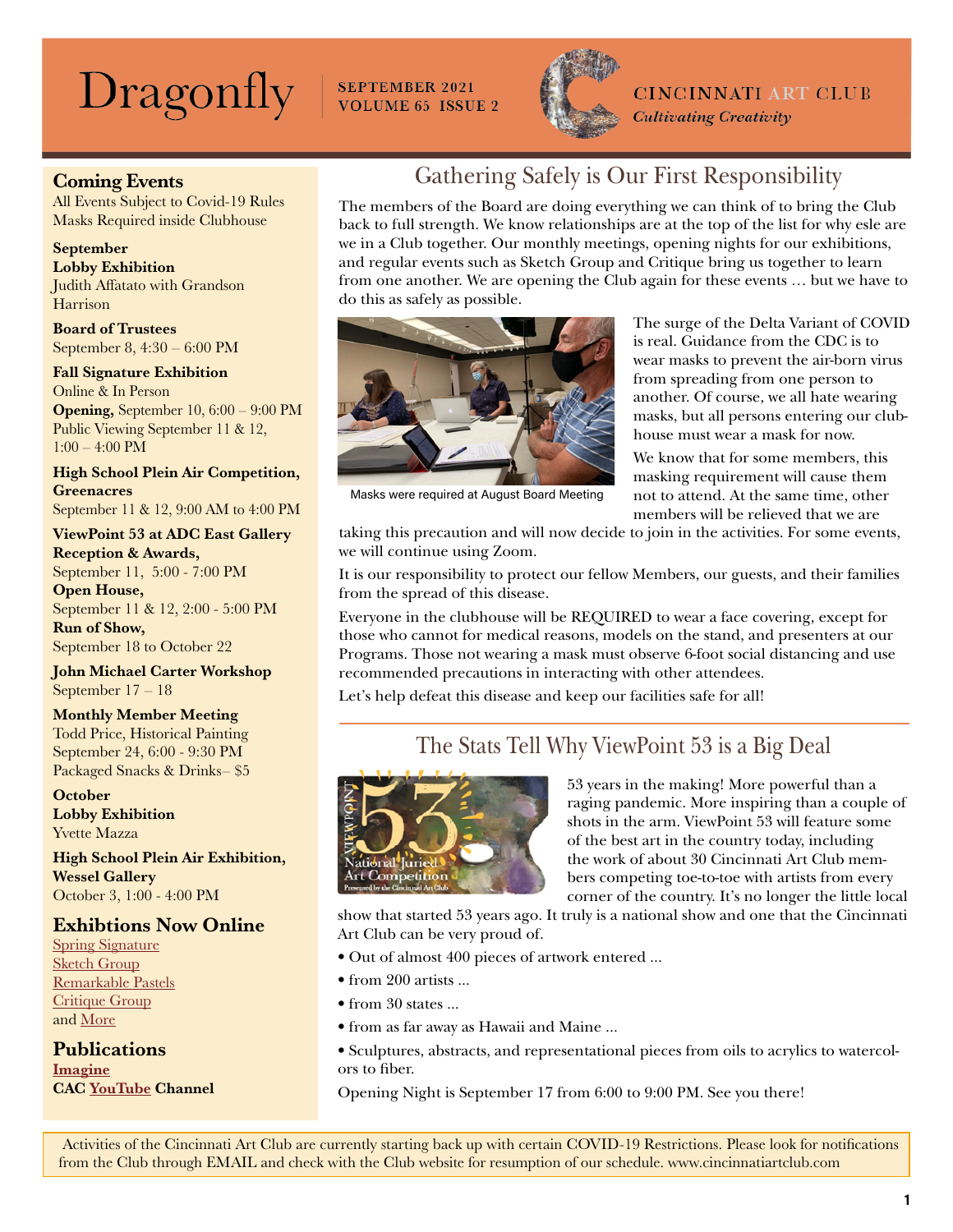#### The Dragonfly is published for and by members of the Cincinnati Art Club

Cincinnati Art Club 1021 Parkside Place, Cincinnati OH 45202 (513) 241-4591 www.cincinnatiartclub.com

#### **OFFICERS**

| VICE PRESIDENT Marlene Steele |  |
|-------------------------------|--|
|                               |  |
|                               |  |

#### BOARD OF TRUSTEES

Kathryn Al-Lamadani, Merida D'Augustine, Luann Elliott, Steve Hart, Susan Mueller, Michael Paolercio, Jerry Saylor, Donald A Schuster, Marlene Steele, Joe Stewart, Barbara Weyand, Dale Wolf

#### **COMMITTEES**

# **Dragonfly** Member Newsletter



CINCINNATI ART CLUB Cultivating Creativity

| Catering Merida D'Augustine                  |                             |
|----------------------------------------------|-----------------------------|
|                                              |                             |
| Development  Barbara Weyand                  |                             |
|                                              |                             |
| House & Property Joe Stewart                 |                             |
| Membership Louann Elliott                    |                             |
| Programs  Michael Paolercio                  |                             |
|                                              |                             |
|                                              |                             |
|                                              |                             |
| Educational Opportunity  Kathryn Al-Lamadani |                             |
|                                              |                             |
|                                              |                             |
| Critique–Signature Ray Hassard               |                             |
| Critique-Associate  Tom Post                 |                             |
| Assistant Curator Don Schuster               |                             |
|                                              |                             |
|                                              |                             |
|                                              |                             |
|                                              |                             |
|                                              |                             |
| High School Plein Air  Sally Mercurio        |                             |
|                                              |                             |
|                                              |                             |
|                                              |                             |
| Social Media Tricia Paugstat                 |                             |
|                                              | Signature Review Unassigned |
|                                              |                             |

Dragonfly is the monthly newsletter for members of the Cincinnati Art Club. Dragonfly is published monthly from September to May and in July. Any reproduction of this publication, in whole or in part, is prohibited without express written consent. Member submissions to Dragonfly Editor are welcome. Submit information to be considered for publication to:

#### [dragonfly@cincinnatiartclub.com](mailto:dragonfly%40cincinnatiartclub.com?subject=dragonfly%40cincinnatiartclub.com)

by the first of the month prior to publication. Photographs submitted must be at high resolution (300 pixels per inch).

Copyright © 2021 Cincinnati Art Club



# President's Message *from* Don Schuster

I'm a bit embarrassed about this issue of the Dragonfly. There are too many articles in here that I'm involved in or the subject of. And I'm way too busy being the President of the Club to have THAT MUCH presence in our newsletter. I KNOW there are many more people in this Club that are out front, recognition seeking, show-offs than I am. That's why I studied Theater Tech in college, so I wouldn't have to

be on stage during the production. Lighting and set design were more my thing… I could sit in the booth and watch the techies run the sound and lights all day.

It's time for some participation from you guys! I'm tired of running into the same 10% at every activity. Not to say I have anything against those guys (I really love the heck out of them!), I just wish I could see some new or seldom seen faces sometime! We have a full schedule planned for the coming season (just look at the Calendar for September!) and you darned well better get off your duff and get to the Club!

#### **I know there's something in this list that you're going to like**:

**Critiques** (I know you're not completely satisfied with your art!), **Signature Exhibition**  (participate or come and see the great work), **High School Plein Air** (we need help to set it up, mentor the participants, and put on the exhibition), **ViewPoint 53** (if you didn't enter, you're not in the show but you can still come to see it!), **John Michael Carter Workshop** (He's our VP53 Awards Judge and one of the best portraitists in the country! A OPA Master Signature Member!), the Club's **Monthly Meeting**  (fellowship, snacks, drinks and a talk and demo by one of the country's best historical artists), **Sketch Group** (daily drawing is one of the best ways to improve over time), **Abstractionists** (if you're inclined to abstraction and even realists have to abstract their work), **DAWG** (your computer, iPad or laptop doesn't bite! Find some new ways to us them!).

David will be joined in Imagine by Carin Hebenstreit, Cedric Cox, Tom Post, and the story behind the creation of the Black Lives Mural.. If you missed our recent Summer issue of Imagine, click [HERE](https://cincinnatiartclub.org/community/imagine-magazine/) to open your copy.

We're not going to be content with just another year at the Club! How about helping start a new "Special Interest Group"? I think a group for those who are interested in Art History would be great. How about an Artists Film group? You could view instructional films together and theatrical releases on great artist's lives… The Agony & the Ecstasy or Lust for Life? Just getting together to paint?

Give it some thought and let me know… [president@cincinnatiartclub.com](mailto:president%40cincinnatiartclub.com%20?subject=) Yours' in artistic pursuit,

Don

Signature status is our highest recognition for Members. It signifies mastery of all the skill sets that separate established artists from emerging artists. It means the artist has achieved a style that is unique and consistent. Finally, it means the artist is serious about the craft of creating art, no matter the medium.



This is why our two Signature shows are so important. The work displays the full range of these artists and how they have evolved since they've last shown. For those who aspire to become a Signature Member, the exhibition is an inspiration that pushes us all to a higher level of work.

Our opening event on September 10 is a perfect setting for meeting and mingling. That has been missing since the arrival of Covid-19 that shuttered so many Club events last year. Yes, we have to wear masks to protect each other from the rise of the Delta variant, but that will not diminish the

fun of once again being with other artists and enthusiasts while viewing one of our most popular exhibitions all year.

The exhibition will be open to the public for the following two days, September 11 and 12, from 1:00 to 4:00 PM. It will come down after the September Monthly Meeting on September 24.

# Fall Signature Exhibition Returns Live and Online

*Autum Beech*, Donald A Schuster 16" x 20", Oil on Canvas

#### **High School Plein Air Update**

We work in isolation. We can only get much better with external input and new ideas that we turn to our advantage. The High School Plein Air Competition is one of those opportunities where we can step out from solitary confinement and see what some of our youngest artists are doing to shape the next generation. We can step alongside these very talented budding artists and give them a helping hand. Do you remember back when art was shaping your future? For many of us, we came to see the potential of an art career during high school.

So how can you help these high school artists extend their talents?

You can help us stage this year's Plein Air Competition and Exhibition by assembling the art supplies bags that the students must use in the competition. You can guide and mentor them during the two-day event. You can help us hang the entries for the Award Ceremony and Exhibition. You can be one of those who inspire students to seriously pursue art. Who did this for you when you were in high school? Is it time to pay back while you pay forward?

### When We Give Back, We Get Ahead

Put it on your calendar. The Fall issue of Imagine will come out in October and David is the cover story. You will get to know David, and he will teach you so much when you read his story in Imagine. Here is a snippet of our interview with David:



"My unwritten book of life would be titled *It Chooses You*. I just knew I had to be an



artist.

When I first entered the American Academy of Art building, I was immediately surrounded by the most incredible art along the walls. It was inspiring and also intimidating. I knew this was where I wanted to study." For three years, I was in a life drawing class with a posed model, five days a week, for three hours a day, drawing the figure. We studied the nuts and bolts of rendering figures from life. The instructors worked us on the basics. Like angles, and when you look at something round, it is a series of lines. The T and Y intersections where you put one muscle in front of the other."

"It was Bill Parks who most impacted my time at the Academy. His teaching style was all business, serious stuff, no fluff, but more important was his heart and the inspiration he provided …"

"After I completed my time at the Academy, my teachers became the artists from the past hundred years … they were all in these great art books. I came to realize there was a common denominator to all these artists, even when their styles were different. They all understood the principles like design, balance, diversity of edges. When you study them, they teach how to draw, how to paint." David is a Master Signature Member of the Oil Painters of America. In addition, as a Signature Member of the Cincinnati Art Club,

he has served on the Board and many committees.

# You Will be Inspired by David Mueller this Fall

# CAC Premiers New Website

#### **cincinnatiartclub.org**

Many years in the making, the Cincinnati Art Club is moving to a new website designed in WordPress. You may not be aware, but we've been sending you to our new site for Exhibitions, ViewPoint, and the High School Plein Air during the past year. But now you'll see the entire new site incorporating the information from the old but rewritten and with the navigation updated. We're also adding more photos to highlight our artwork and Club activities.

But this is just a start! We've got more pages to add in this first phase, and then we're on to a "Members Only" area. The next stage of development will allow you to log in to get information more directly from the Club. We will also be adding the ability to pay your annual dues, sign up for or make reservations and pay for activities. Updated Club Roster information and our Constitution will always be available. Exhibition, Signature Review Requirements, the most current information and more detail on Sketch Group, Critique, Workshops, Art Instruction, and other special interest groups will be found.

A third phase is also planned, which will incorporate putting much of the historical documentation of the Club online. We already have about 10 years of the Dragonfly ready to go. In addition, the Club's art collections will be re-photographed and accessible. Historical photos from the founding of the Club to the present. And more! Check out what's new– [cincinnatiartclub.org](https://cincinnatiartclub.org)